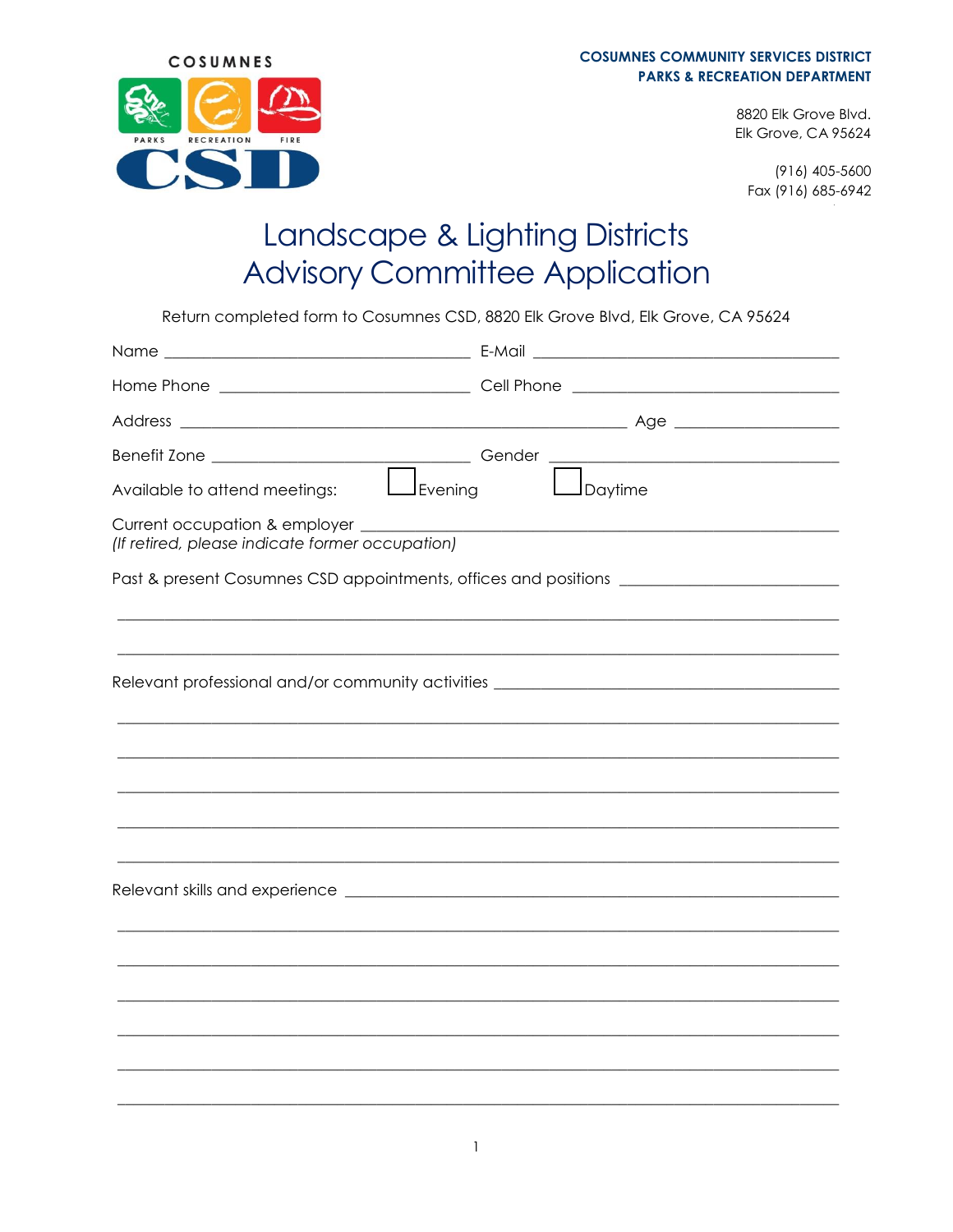## **COSUMNES COMMUNITY SERVICES DISTRICT PARKS & RECREATION DEPARTMENT**



 $(916)$  405-5600 Fax (916) 685-6942

Why are you interested in serving on the Landscape & Lighting (L&L) Districts Advisory Committee?

COSUMNES

RECREATION

FIRE

ARKS

How would you help Cosumnes CSD create responsive programs, parks and facilities for Elk Grove's diverse and growing community?

How would you help Cosumnes CSD strengthen parks and recreation facilities for future generations?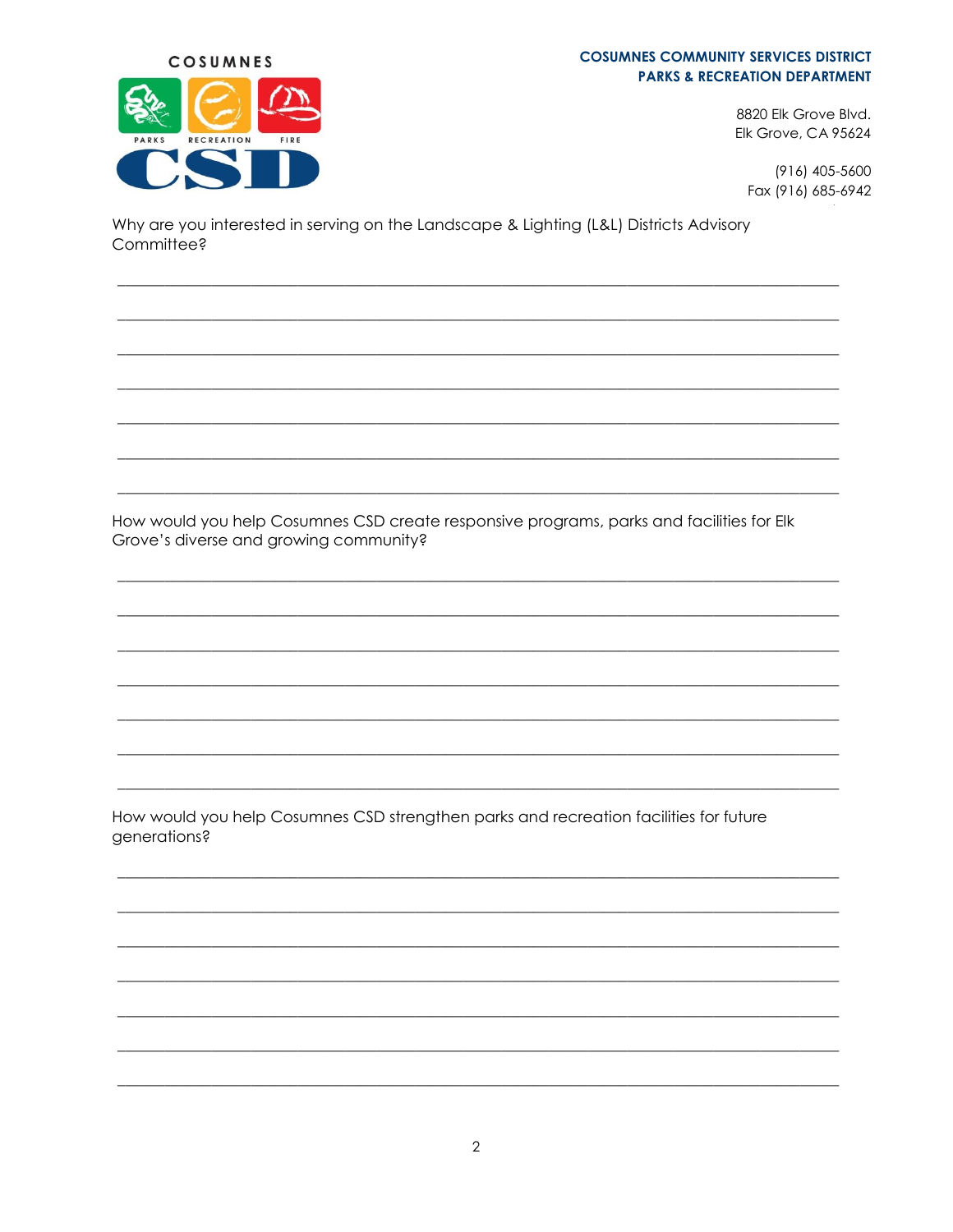## **COSUMNES COMMUNITY SERVICES DISTRICT PARKS & RECREATION DEPARTMENT**



 $(916)$  405-5600 Fax (916) 685-6942

How would you help Cosumnes CSD foster collaborative partnerships that leverage strengths and resources to enhance recreation experiences?

COSUMNES

RECREATION

FIRE

ARKS

How would you help Cosumnes CSD allocate staff and resources based on sound operational practices to ensure long-term operation and maintainability?

Please relate any additional goals you have for the Cosumnes CSD and/or the L&L Districts Advisory Committee.